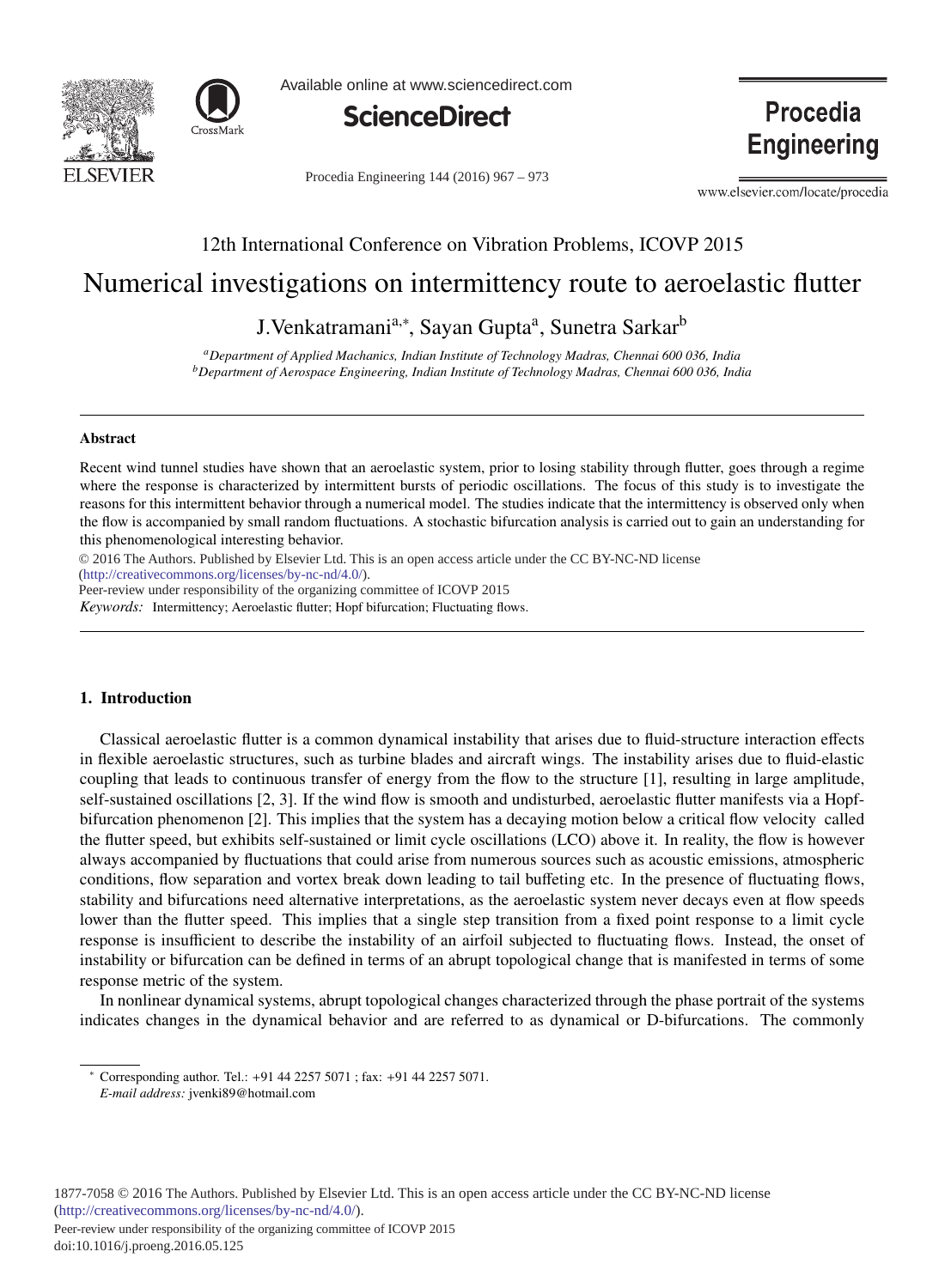used metric for identifying D-bifurcations is the largest Lyapunov exponent (LLE), which measures the average long term behavior of the response trajectories and a change in sign (from negative to positive) is indicative of loss of stability [4]. In systems exhibiting random oscillations, the joint probability density function (j-pdf) of the state variables is representative of the average time spent within a finite domain of the state space and any abrupt changes in the topology associated with the joint pdf is indicative of changes in the behavior of the system. This is referred to as phenomenological or P-bifurcations. In randomly vibrating nonlinear systems, D- and P- bifurcations may occur at different parameter regimes. Moreover, while D-bifurcations are abrupt and occur at particular values of the bifurcation parameter, changes in the topology of the pdf of the state variables is gradual and occurs over a range of the bifurcation parameter.

In the context of the intermittent behavior observed prior to aeroelastic flutter, a numerical study using a widely studied numerical model reveals that no intermittent behavior is observed when the flow is assumed to be uniform. Here, intermittency refers to the occurrence of a signal that irregularly alternates between regular phases and irregular bursts [5] and has been observed in several physical systems [6–12]. For a generic dynamical system, intermittency is analogous to fluctuations between two stable states for certain ranges of a control parameter in the system. Now, in sterile flows, the fluctuations between stable states do not arise unless there are perturbations that force the trajectories to move from the domain of attraction of one attractor to the other. This is possible only when the flow is accompanied by random fluctuations. Intermittent behavior in airfoils has been observed in a numerical study examining the dynamics of a structurally nonlinear pitch plunge airfoil model in the presence of randomly fluctuating flow [13]. At mean wind speeds much below the stochastic LCO behavior, bursts of periodic regimes were observed. The duration of the bursts increased with increase in the mean wind speed. This type of strange time domain behavior was referred to as on-off intermittency [14]. Similar observations (of intermittent bursts) were observed in the wind tunnel experiments under continuous flow disturbance [15]. Intermittent bursts were reported in a few other experimental studies, eg., in a bridge deck flutter [16] and in a delta wing [17]. In a recent wind tunnel experiment conducted under fluctuating wind flow [18], the route to aeroelastic flutter was observed to take place via an intermittent route. Though a stochastic bifurcation analysis examining the D- and P-bifurcations of an airfoil in randomly fluctuating flows has been carried out in [19], no efforts were undertaken to gain an understanding on the reasons of the observed intermittent behavior.

This paper focuses on carrying out a parametric study with a numerical model of an airfoil in flows accompanied by small random fluctuations, with the objective of gaining an understanding on the occurrence of intermittent behavior observed in pre-flutter regimes. The wind load acting on the airfoil is considered to be a simple canonical model having sinusoidal fluctuations with random frequencies in it.

#### 2. Problem description

An airfoil subjected to both bending and torsion is modeled in 2D by considering a small representative panel along the axis and treating it as a rigid two dimensional flat plate. The bending and torsional stiffness are modeled through translational and torsional springs; see Fig 1 for a schematic. The plate has two degrees of freedom pitch and heave. The non-dimensional equations of motion describing the airfoil motion are expressed in Eqs. (1-2).



Fig. 1. Schematic of an airfoil

$$
\epsilon'' + x_{\alpha} \alpha'' + 2\zeta_{\epsilon} \frac{\overline{\omega}}{U} \epsilon' + (\frac{\overline{\omega}}{U})^2 (\epsilon + \beta_{\epsilon} \epsilon^3) = -\frac{1}{\pi \mu} C_L(\tau), \tag{1}
$$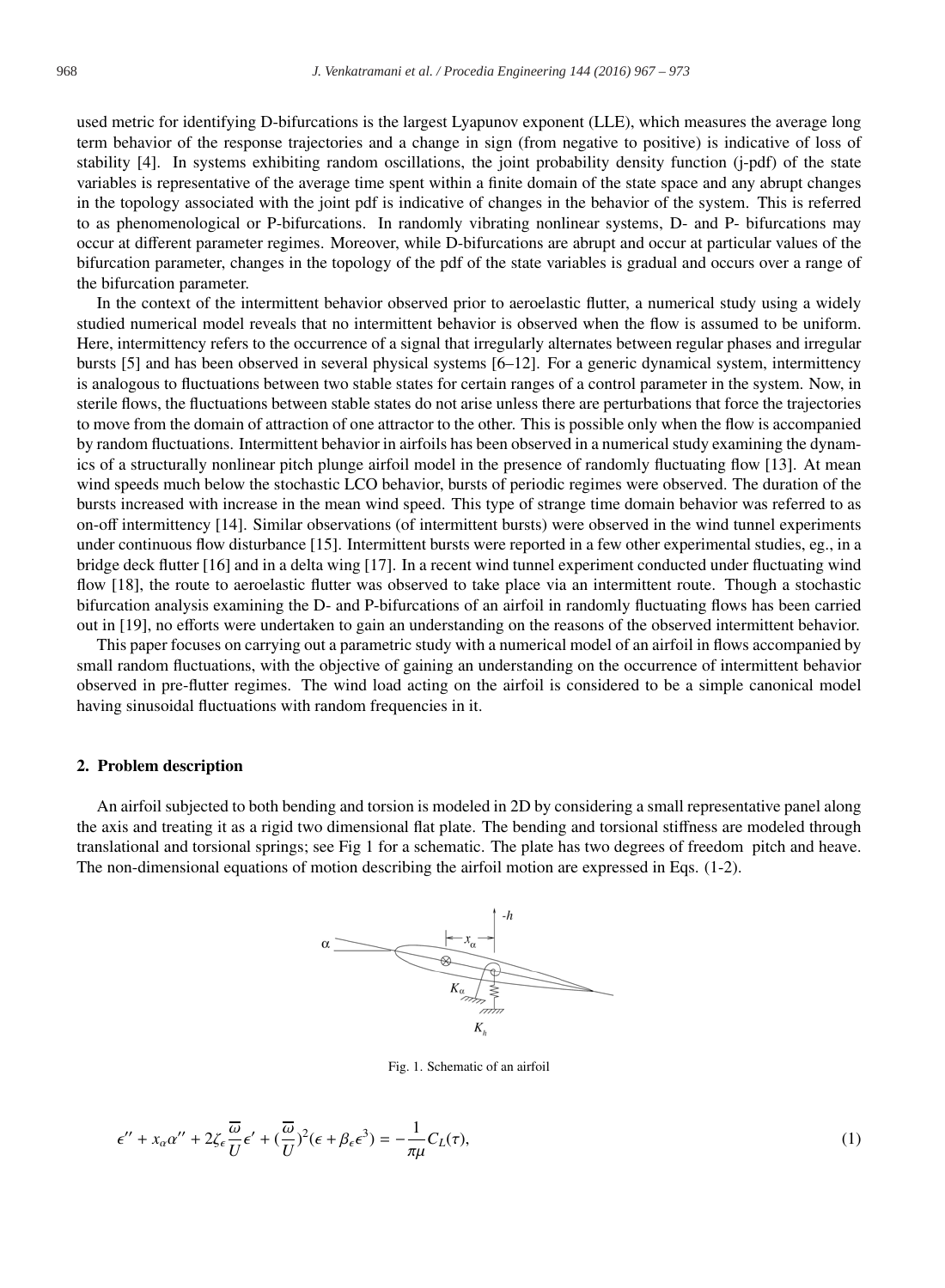$$
\frac{x_{\alpha}}{r_{\alpha}^{2}}\epsilon'' + \alpha'' + 2\frac{\zeta}{U}\alpha' + \frac{1}{U^{2}}(\alpha + \beta_{\alpha}\alpha^{3}) = \frac{2}{\pi\mu r_{\alpha}^{2}}C_{M}(\tau).
$$
\n(2)

Here,  $\epsilon = h/b$  is the non-dimensional heave displacement,  $\alpha$  is the pitch angle, m is the total mass of the frame and airfoil per unit span,  $r_{\alpha}$  is the radius of gyration about the elastic axis of the total pitching assembly,  $\zeta_{\epsilon}$  and  $\zeta_{\alpha}$  are the damping ratios in plunge and pitch respectively,  $\beta_{\epsilon}$  is the heaving stiffness co-efficient,  $\beta_{\alpha}$  is the pitching stiffness,  $a_h b$  denotes the distance of the elastic axis from the mid chord and  $x_a b$  is the distance of the center of mass from the elastic axis. *U* or  $U_{nd}$  is the non-dimensional stream velocity given by  $U = v/((b\omega_{\alpha})) \overline{\omega} = (\omega_{\epsilon}/\omega_{\alpha})$ , where,  $\omega_{\epsilon}$ and  $\omega_{\alpha}$  are respectively the natural frequencies of the uncoupled plunging and pitching modes and  $\tau = vt/b$  is the non-dimensional time. The non-homogeneous terms  $C_l(\tau)$  and  $C_M(\tau)$  represent the forcing terms and are usually represented as a set of coupled second order differential equations which are functions of  $\alpha$  and  $\epsilon$  and its expressions are available in [2] and given below in equations 3 and 4.

$$
C_L(\tau) = \pi(\xi'' - aha' + \alpha') + 2\pi[\alpha(0) + \xi'(0) + (0.5 - a h)\alpha'(0)\phi(\tau)]
$$
  

$$
2\pi \int_0^{\tau} \phi(\tau - \sigma)[\alpha''(\sigma) + \xi''(\sigma) + (0.5 - a h)\alpha''(\sigma)]d\sigma,
$$
 (3)

$$
C_M(\tau) = \pi (0.5 + ah) [(\alpha(0) + \xi'(0) + (0.5 - ah)\alpha'(0))] \phi(\tau) \int_0^{\tau} \phi(\tau - \sigma)
$$
  
\n
$$
[\alpha'(\sigma) + \xi'(\sigma) + (0.5 - ah)\alpha''(\sigma)] d\sigma.
$$
\n(4)

For ease of understanding the effects of the random fluctuations of the flow on the behavior of the system, the deterministic flow was superimposed with a small sinusoidal component whose frequency of oscillation was assumed to be random. This is a simple artifice as a random process can be spectrally represented as a superposition of a large number of sinusoids. Thus, the flow speed U, is expressed as,

$$
U = \frac{U_m}{b\omega_\alpha} (1 + \sigma(\sin(\omega_r t)), \tag{5}
$$

where,  $U_m$  is the dimensional mean wind speed in m/s,  $\sigma$  indicates the amplitude of the fluctuating component and  $\omega_r$  is the frequency of the sinusoid, adjusted such that,  $\omega_r = \omega_1 + \kappa R$ , Here,  $\kappa$  is a constant and R is a number that varies at each time instant and has uniform distribution in [0, 1]. This model is developed such that random perturbations are added in time to a dominant frequency component in the assumed sinusoidal form. Thus, perturbations of various time scales (about a dominant frequency) are continuously injected to the mean wind flow and is used as an input to equations 1 and 2. One can refer to [18] for more details on the gust model formulation. The physical parameters used in the numerical calculations are those relevant to the experimental setup presented in [18].

### 3. Results and discussions

First, Eqs (1-4) were numerically integrated using a fourth order Runge-Kutta algorithm and the deterministic onset of flutter was identified by obtaining a Hopf bifurcation plot(see Figure 2). Accordingly, the onset of flutter was noticed to be at approximately  $U = 7.5$  m/s. Next, the sinusoidal fluctuations were considered in the wind loads. Note that the presence of fluctuating components in the wind field result in changes in the form of the equations of motion which are obtained by non-dimensionalizing with respect to the mean wind speed.

The system behavior is studied by systematically increasing the mean wind speed in small incremental steps of 0.2 m/s. In Eqs 5, the intensity of fluctuations, namely  $\sigma$  play a key role in the dynamics of the response. In Figure 3, the time history of the pitch and plunge responses at a mean wind speed of 4 m/s is shown. The time response is observed to comprise of low-amplitude fluctuations about zero. The corresponding joint pdf of the response and its instantaneous time derivative is unimodal, having mean amplitude close to zero and is indicative of the mean amplitude of the fluctuations of the trajectories about the origin; see Figure 4. Clearly, the origin is an attractor in the state space.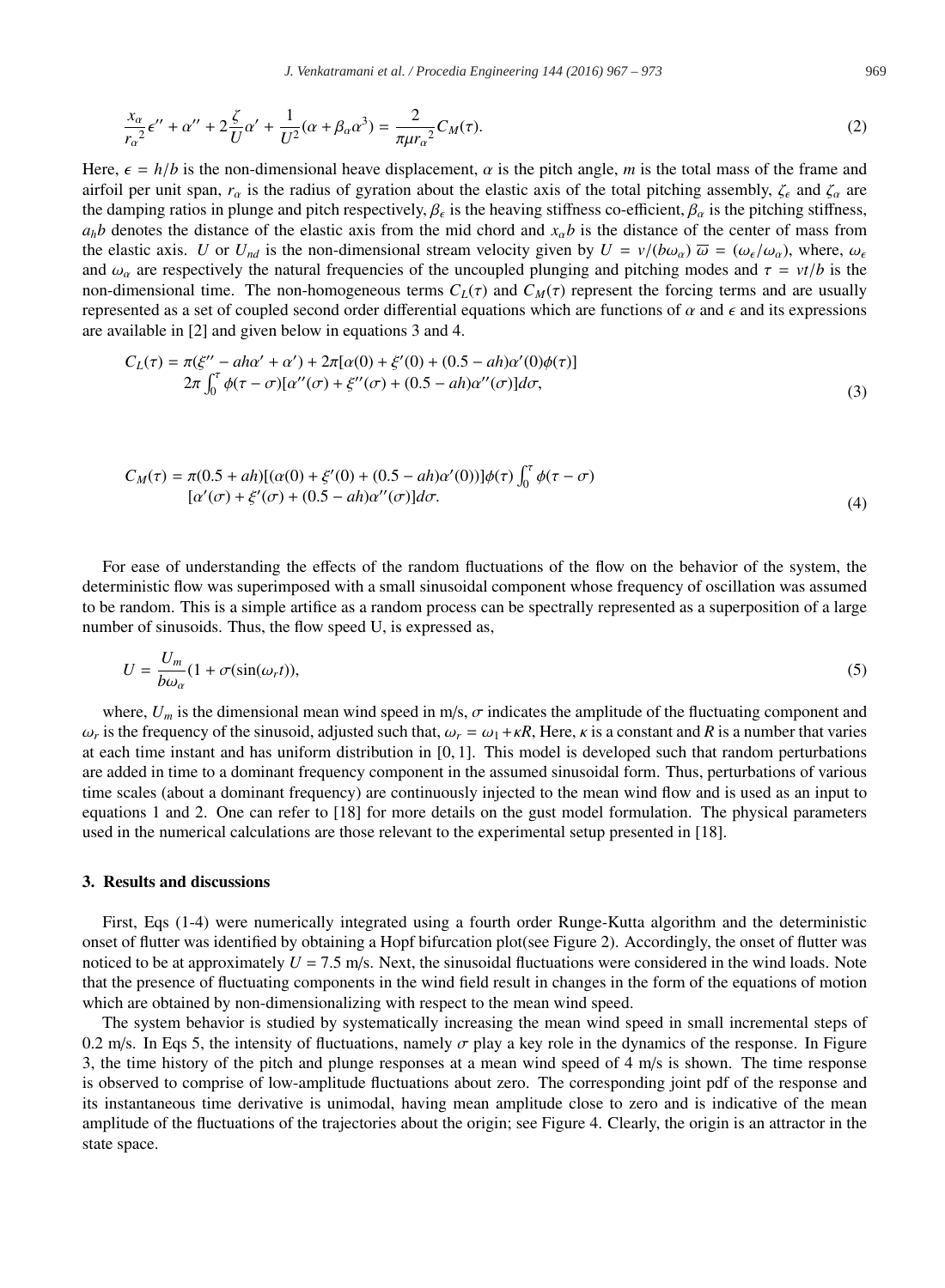

Fig. 2. Bifurcation diagram of the response as a function of *U*.



Fig. 3. Time histories of the heave and pitch response respectively for  $U_m = 4$  m/s.



Fig. 4. Joint probability density function of the heave and pitch response respectively for  $U_m = 4$  m/s.

As Um is increased to 5.2 m/s, the time histories of pitch and plunge response shown in Figure 5, reveal bursts of periodic oscillations amidst low-amplitude fluctuations. The corresponding joint pdf of the response and its time derivative reveal the birth of a weak attractor an LCO around the origin; see Figure 6.



Fig. 5. Time histories of the heave and pitch response respectively for  $U_m = 5.2$  m/s

Thus, the periodic bursts of oscillations could be triggered by the trajectories being forced out of the domain of attraction of the attractor at the origin to the domain of attraction of the weak LCO attractor.

Next, as Um is increased to 6 m/s, it can be seen from Figure 7, that the occurrence of high-amplitude periodic bursts increases. An inspection of the joint pdfs shown in Figure 8 reveals that the attractor at the origin is weakening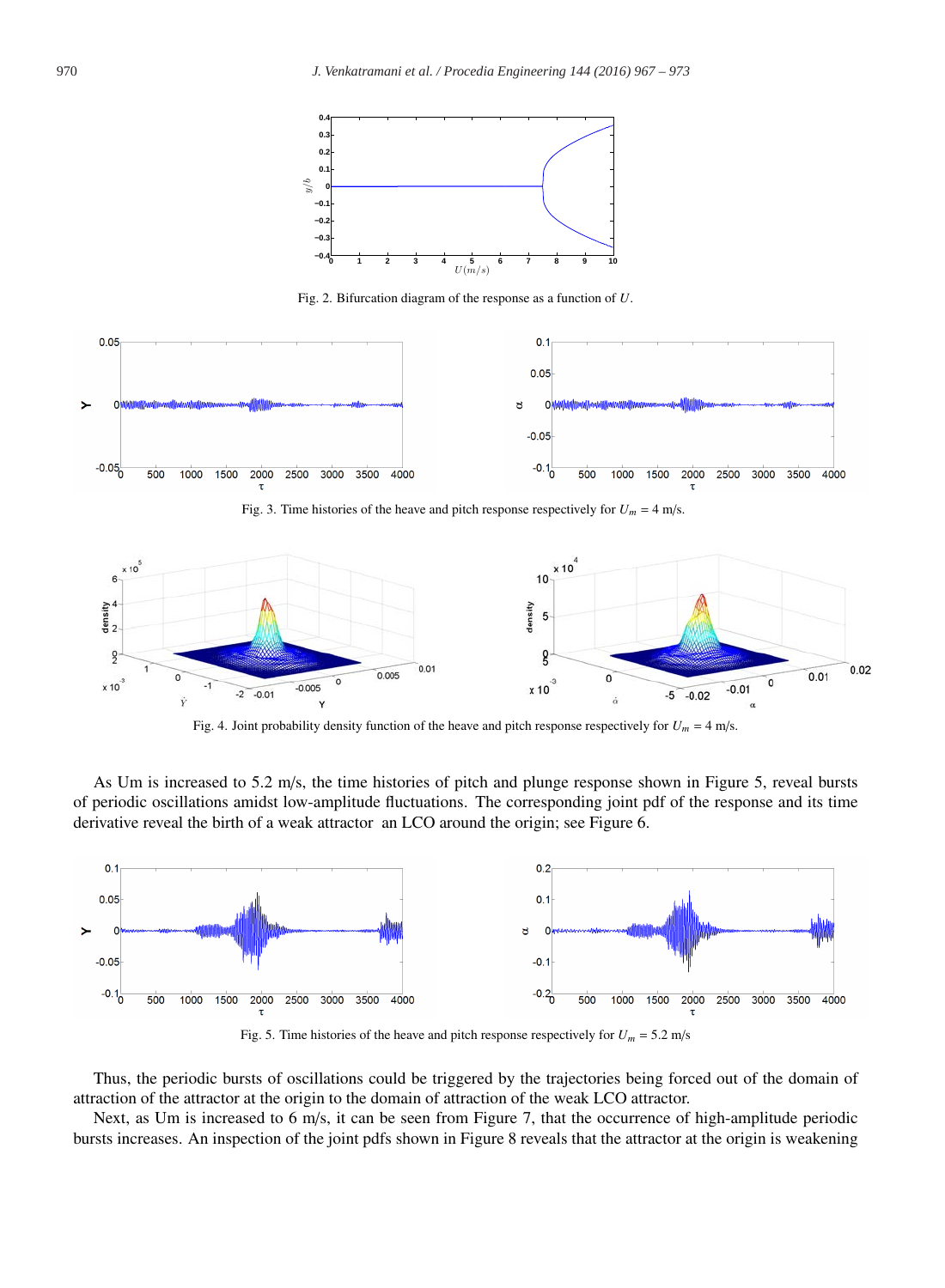

Fig. 6. Joint probability density function of the heave and pitch response respectively for  $U_m = 5.2$  m/s

while the LCO attractor is gaining in strength. This structure of the joint pdf indicates that the system oscillates between two stable regimes.



Fig. 7. Time histories of the heave and pitch response respectively for  $U_m = 6$  m/s



Fig. 8. Joint probability density function of the heave and pitch response respectively for  $U_m = 6$  m/s.

Further, increasing  $U_m$  to 7.2 m/s, shows well developed LCO in the time histories; see Figure 9. An inspection of the joint pdfs shown in Figure 10 reveal that the attractor at the origin has been destroyed and only the LCO attractor exists. This explains the absence of intermittent behavior at this flow regime. The contour plots obtained from the joint pdfs for the various flow regimes and shown in Figure 11 reveal these features clearly. The width of the regions defined by the contour plots reveal the relative strength of the two attractors. Note that the changes in the topological structure of the pdf initiate for flow speed approximately 4 m/s, while a change in the sign of the LLE occurs only much later. This indicates that even though P-bifurcations have initiated, the system was essentially stable as the attractor at the center was still in existence, even though it was gradually weakening. The onset of instability is accompanied by the destruction of the attractor at the origin.

# 4. Conclusion

In this study, a numerical response analysis for a nonlinear airfoil was carried out to understand the intermittency route to flutter. While in an undisturbed flow, the transition to flutter instability happens via a Hopf bifurcation, it is observed that in a scenario involving fluctuating flows, an intermediate state of intermittent oscillations exists before the onset of flutter. Unlike in deterministic systems, the bifurcations in stochastic systems can be characterized by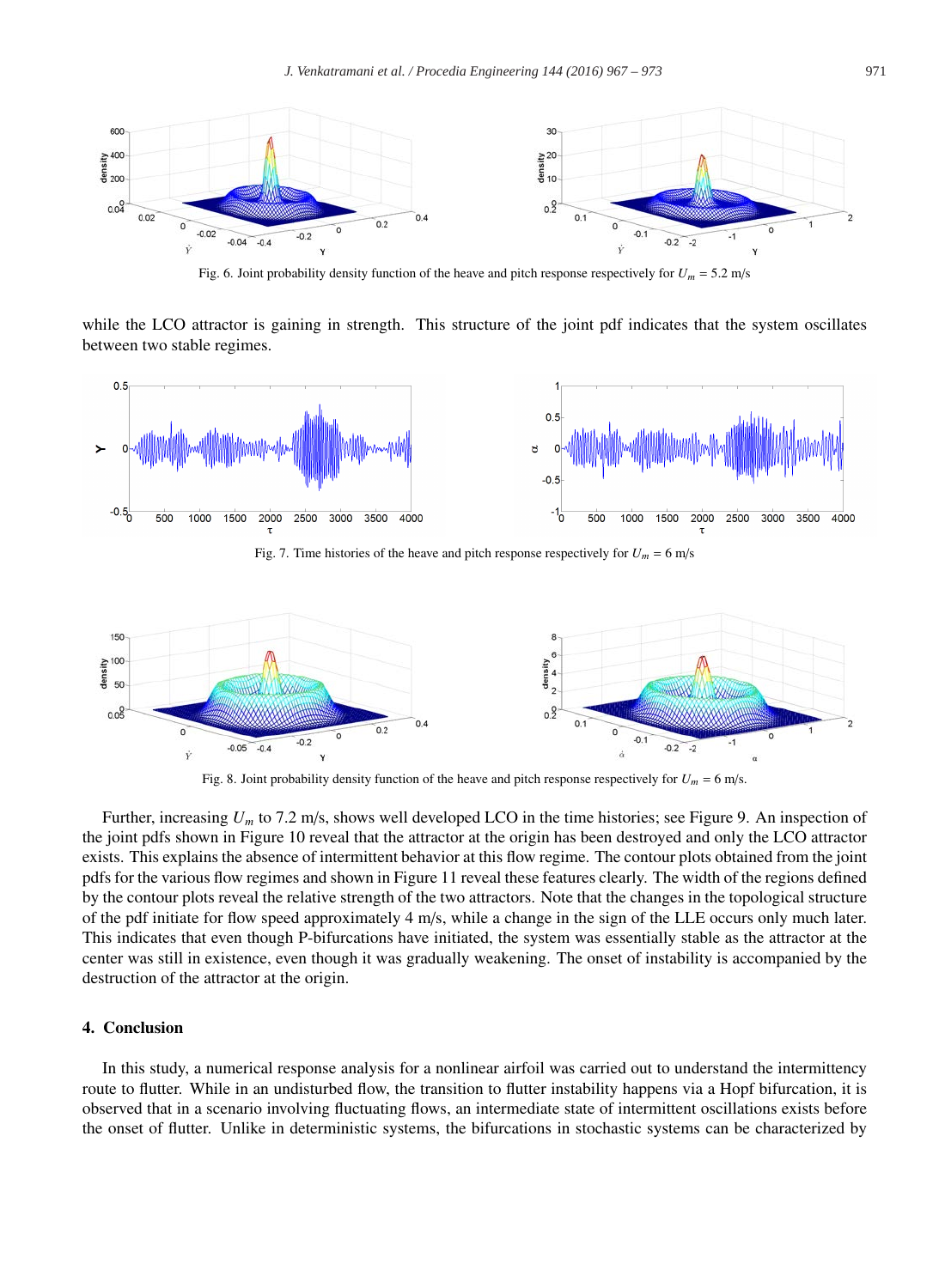

Fig. 9. Time histories of the heave and pitch response respectively for  $U_m = 7.2$  m/s



Fig. 10. Joint probability density function of the heave and pitch response respectively for  $U_m = 7.2$  m/s



Fig. 11. Contour plot of the heave response and its instantaneous derivative for  $U_m = 4$  m/s,  $U_m = 5.2$  m/s (top row),  $U_m = 6$  m/s and  $U_m = 7.2$  m/s (bottom row) respectively.

topological changes in the structures of the j-pdf, termed as P-bifurcations. Indeed, the transition from intermittent oscillations to fully developed limit cycles could be captured by the topological changes in the joint-pdf and pdf of the energy envelope. While the qualitative changes in the joint pdfs in our numerical study highlights a P-bifurcation taking place in the dynamics, more studies are required to be carried out to quantitatively characterize P-type bifurcations in an aeroelastic system and identify regimes that could demarcate it from D-type bifurcations.